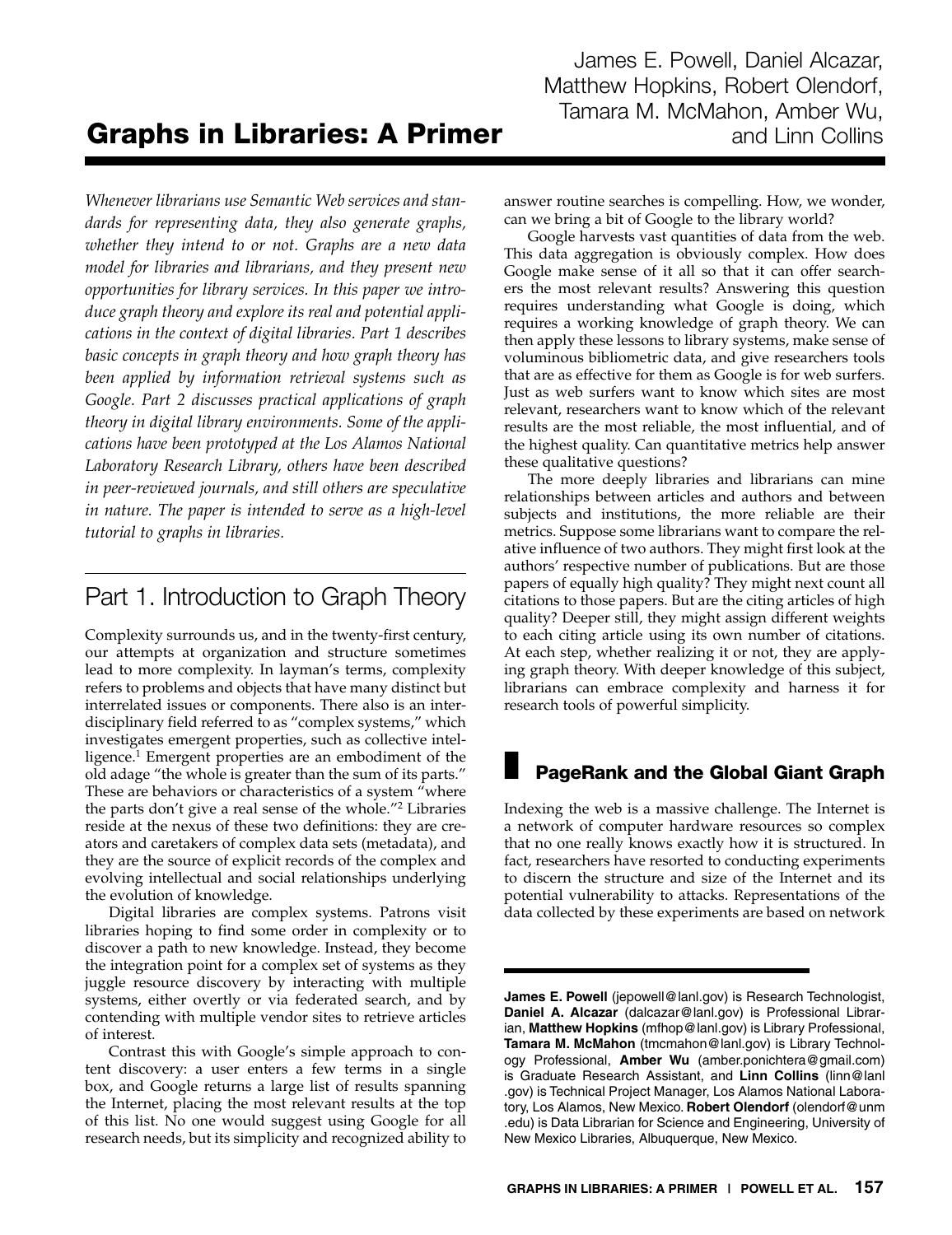science, also known as graph theory. This is not the same network that ties all the computers on the Internet together, though at first glance it is a similar idea. Network science is a technique for representing the relationships between components of a complex system.<sup>3</sup> It uses graphs, which consist of *nodes* and *edges*, to represent these sets of relationships.

Generally speaking, a *node* is an actor or object of some sort, and an *edge* is a relationship or property. In the case of the web, universal resource locators (URLs) can be thought of as nodes, and connections between pages can be thought of as links or edges. This may sound familiar because the Semantic Web is largely built around the idea of graphs, where each pair of nodes with a connecting edge is referred to as a triple. In fact, Tim Berners-Lee refers to the Semantic Web as the Global Giant Graph—a place where statements of facts about things are published online and distinctly addressable, just as webpages are today.4

The Semantic Web differs from the traditional web in its use of ontologies that place meaning on the links and in the expectation that nodes are represented by universal resource identifiers (URIs) or by literal (string, integer, etc.) values, as shown in figure 1, where the links in a web graph have meaning in the Semantic Web.

Semantic Web data are a form of graph, so graph analysis techniques can be applied to semantic graphs, just as they are applied to representations of other complex systems, such as social networks, cellular metabolic networks, and ecological food webs. Herein lies the secret behind Google's success: Google builds a graph representation of the data it collects. These graphs play a large role in determining what users see in response to any given query.

Google uses a graph analysis technique called Eigenvector centrality.<sup>5</sup> In essence, Google calculates the relative importance of a given webpage as a function of the importance of the pages that point to it. A simpler centrality measure is called degree centrality. Degree centrality is simply a count of the number of edges a given node has. In a social network, degree centrality might tell you how many friends a given person has. If a person has edges representing friendship that connect him to seventeen other nodes, representing other people in the network, then his degree value is seventeen (see figure 2). If a person with seventeen friends has more friendship edges than any other person in the network, then he has the highest degree centrality for that network.

Eigenvector centrality expands on degree centrality. Consider a social network that represents the amount of



Figure 1. A traditional Web graph is compared to a corresponding Semantic Web graph. Notice that replacing traditional Web links with semantic links facilitates a deeper understanding of how the resources are related.

influence a person has in a business context. If we want to analyze this aspect of the network, then it makes sense to consider the fact that some relationships are more influential than others. For example, a relationship with the president of the company is more significant than a relationship with a coworker, since it is a safe assumption that a direct relationship with the company leader will increase influence. So we assign weights to the edges based on who the edge connects to.

Google does something similar. All the webpages they track have centrality values, but Google's weighting algorithm takes into account the relative importance of the pages that connect to a given resource. The weighting algorithm bases importance on the number of links pointing to a page, not the page's internal content, which makes it difficult for website authors to manipulate the system and climb the results ladder. So if a given webpage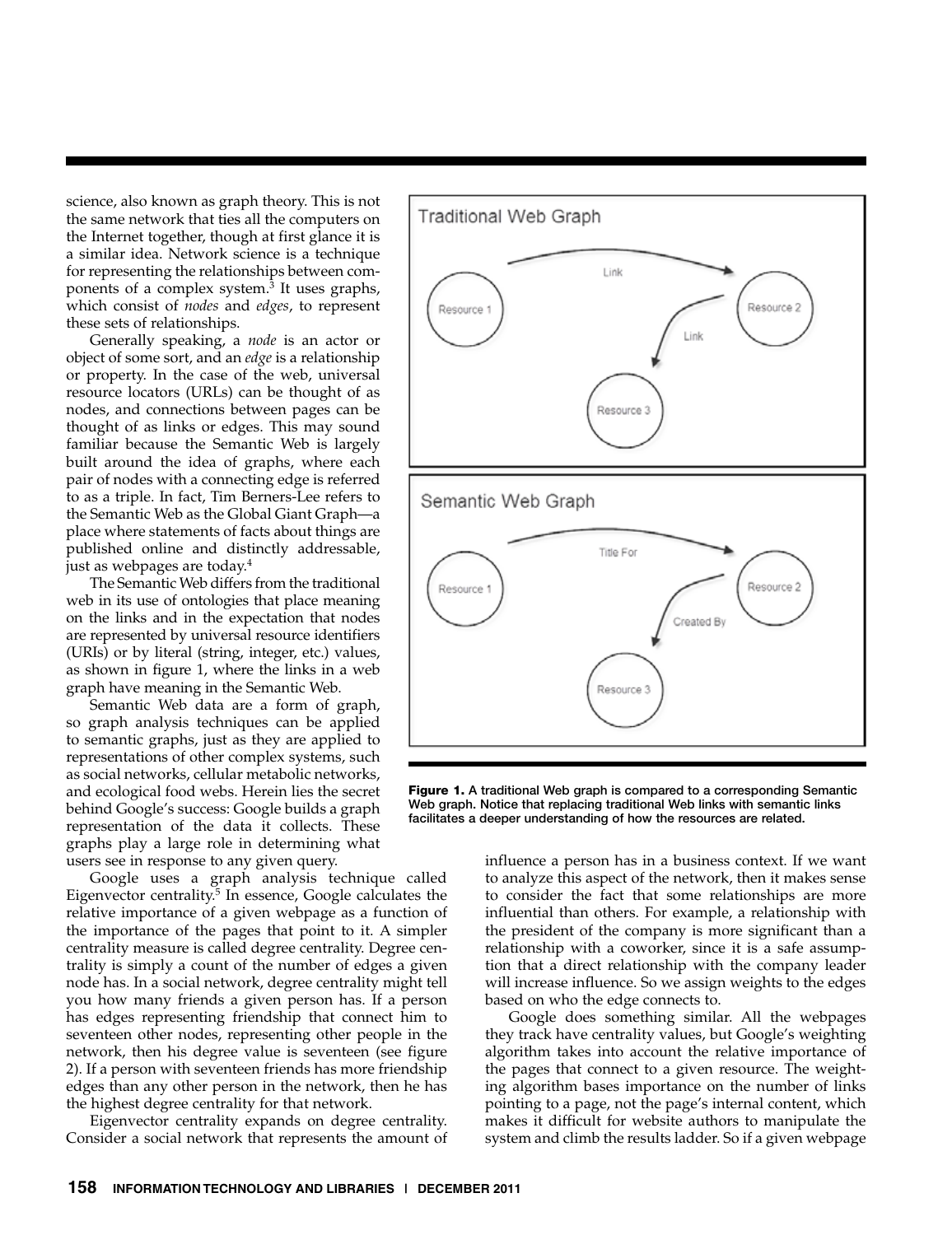

Figure 2. Friendship network



Figure 3. Node 2 ranks higher than node 1 because node 3, which connects to node 2, has more incoming links than node 1. Node 3 is deemed more important than node 9, which has no incoming links.

has only two edges, it may still rank higher than a more connected page if one of the pages that links to it has a large number of pages pointing to it (see figure 3).

This weighted degree centrality measure is Eigenvector centrality, and a higher Eigenvector centrality score causes a page to show up closer to the top of a Google results set. The user never sees a graph, but this graphbased approach to exploring a complex system (the web), works quite well for routine web searches.

# **Graph Theory**

Graph theory, also known as network science, has evolved tremendously in the last decade. For example, information scientists have discovered hubs in the web that connect large numbers of pages, and if removed, disconnect large portions of the network.<sup>6</sup> Biologists have begun to explore cellular processes, such as metabolism, by modeling these processes as networks and have even found in these

networks evidence for the evolution of metabolic processes.7 Chemists have used networks to model reactions in a step-wise fashion by "editing" graphs representing models of molecules and their reactivity, $\delta$  and they also have used graphs to better comprehend phase transition states, such as the freezing of water or the emergence of superconductivity when a material is cooled.<sup>9</sup> Economists have used graphs to model market trades and the effects of globalization.10 Infectious disease specialists have used networks to model the spread of disease and to evaluate prospective vaccination plans.<sup>11</sup> Sociologists have modeled the complex interactions of people in communities.<sup>12</sup> And in libraries, computer scientists have explored citation networks and coauthorship networks, $13$  and they have developed maps of science that integrate scientific papers, their topics, the journals in which they appear, and comsumers' usage patterns to provide a new view of the pursuit of science. $14$ 

Network science can make complexity more comprehensible by representing a subset of actors and relationships in a complex system as a graph. These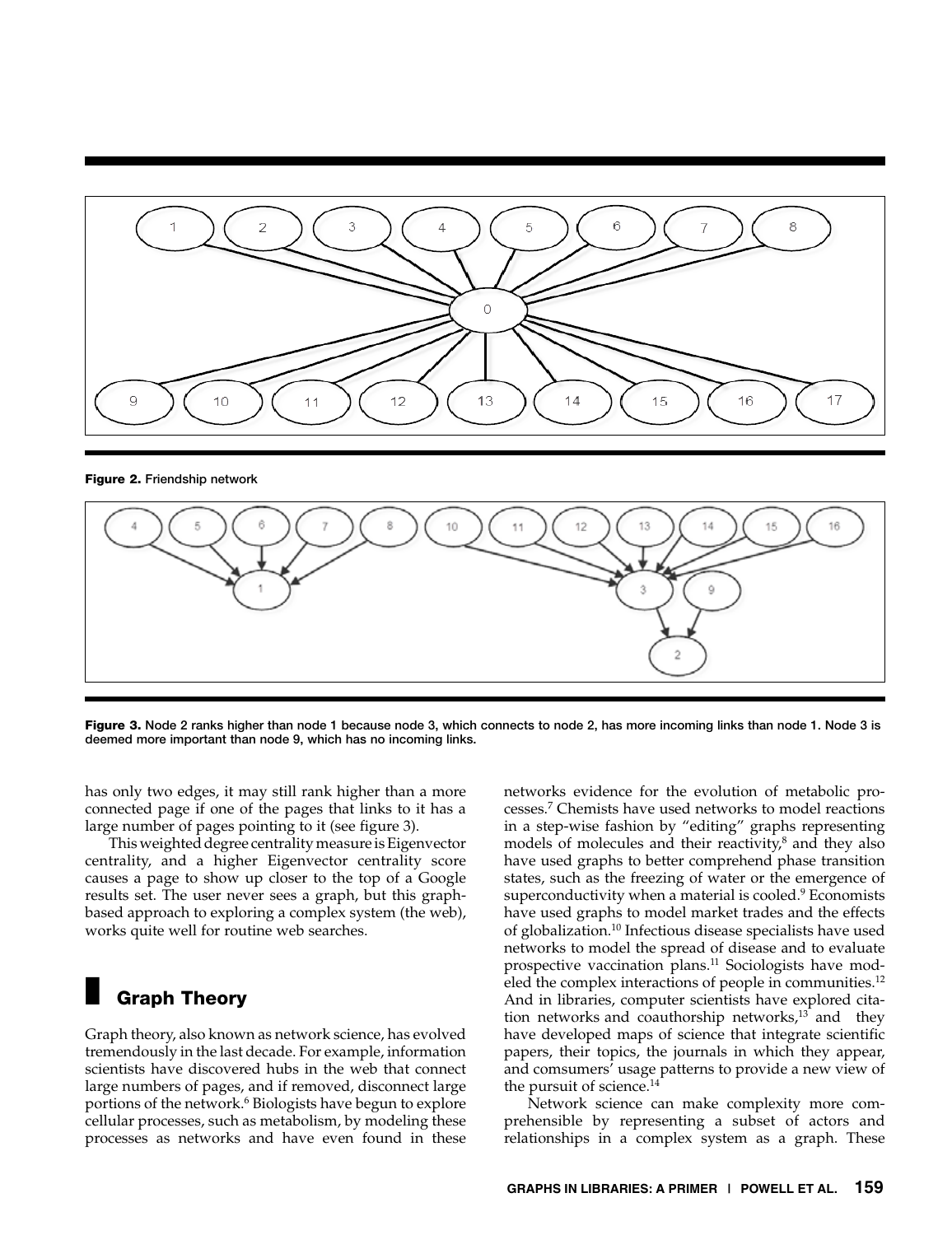graphs can then be explored visually and mathematically. Graphs can be used to represent systems as they are, to extract subsets of these systems, or to discover wholly artificial collections of relationships between components of a speculative system. Data also can be represented as graphs when they consist of "measurements that are either of or from a system conceptualized as a network."15 In short, graphs offer a continuum of techniques for comprehending complexity and are suitable either for a layman with casual interest in a topic or a serious researcher ferreting out discrete details.

At the core of network science is the graph. As stated earlier, a graph is a collection of nodes and the edges that connect some of those nodes, together representing a set of actors and relationships in a type of system. Relationships can be unidirectional (e.g., in a social network, when the information flows from one person to another) or bidirectional (e.g., when the information flows back and forth between two individuals). Relationships also can vary in significance and can be assigned a weight—for example, a person's relationship to his or her supervisor might be weighted more heavily than a person's relationship to his or her peers. A graph can consist of a single type of node (for subjects) and a single type of edge connecting those nodes (for predicates). These are called *unipartite* graphs. From the standpoint of graph theory, these are the easiest types of graphs to work with. Graphs that represent two relationships (*bipartite*) or more are typically reduced to unipartite graphs in the process of exploring them because the vast majority of techniques for evaluating graphs were developed for graphs that address a single relationship between a set of nodes.

### **Global Properties of Graphs**

There are other aspects of graphs to consider, sometimes referred to as "global graph properties."16 There are two basic classes of networks: homogeneous networks and inhomogeneous networks.<sup>17</sup> These graphs exhibit characteristics that may not be comprehensible by close examination (e.g., by examining degree centrality, node clustering, or paths within a graph) $18$  but may be apparent, depending on the size and the way in which the graph is rendered, merely by looking at a visualization of the graph. In homogeneous graphs, nodes have no significant difference between their number of connections. Examples include *random graphs*, *complete graphs*, and *small world networks*. In *random graphs* there is an equal probability that any two nodes will be connected (see figure 4), while in *complete graphs* (see figure 5) all nodes are connected with one another. Random graphs are often used as tools to evaluate networks that describe real systems. Complete graphs might occur in social networks



Figure 4. A Random Graph. Any given node has an equal probability of being linked to any other node



Figure 5. A Complete Graph. All nodes are connected to all other nodes

as subgraphs, e.g., in the case where a person has two friends who are also mutual friends.

*Small world networks* have numerous highly interconnected subgroups called clusters. These may be distributed throughout the network in a regular fashion, with a few random connections that connect the otherwise disconnected clusters. These random links have the effect of greatly reducing the path length between any two nodes and explain the oft-cited six degrees of separation that connect all people to one another. In social networks, agency is often described as the mechanism by which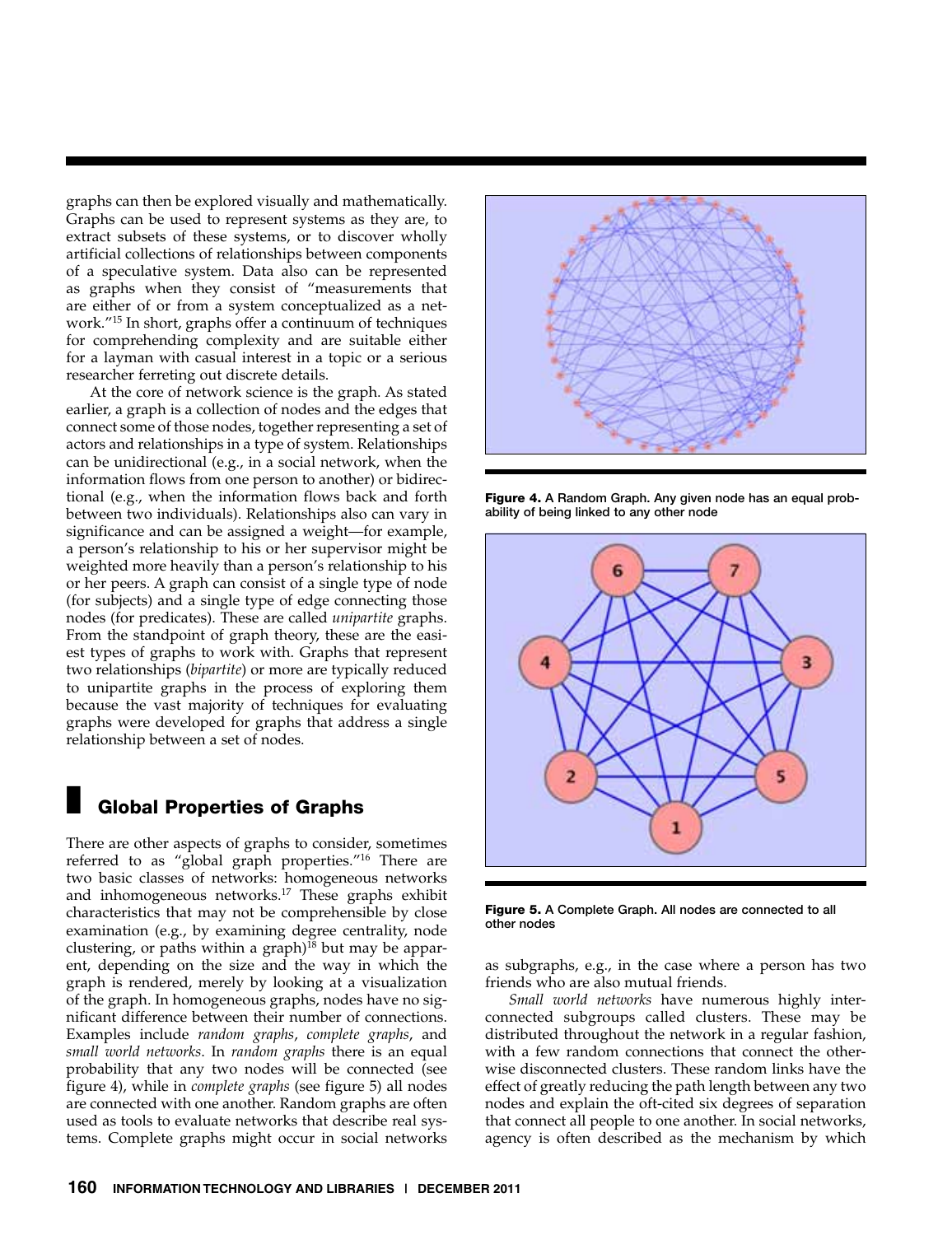these random links get established. Agency refers to the idea that multiple, often unpredictable actions on the part of individuals in a network result in unanticipated connections between people. Examples of such actions are hobbies, past work experience, meeting someone new while on a trip to another country—pretty much anything that takes a person outside his or her normal social circles.

In the case of inhomogeneous graphs, not all nodes are created equal. One type, *scale-free networks*, is common in a variety of systems ranging from biological to technological (see figure 6. These exhibit a structure in which a few nodes play a central role in connecting many others. These hubs form as a result of preferential attachment, known colloquially as "the rich get richer." Researchers became aware of scale-free networks as a result of analysis of the web when it was in its infancy. Scale-free networks have been documented in biology, social networks, and technological networks. As a result, they are quite important in the field of information science. Small world and scale-free networks are typical of complex systems that occur in nature or evolve because of emergent dynamic processes, in which a system self-organizes over time. Small world networks provide fast, reliable communication between nodes, while scale-free networks are more fault tolerant, making them ideal for systems such as living cells, which are frequently challenged by the external environment.<sup>19</sup>

## **Local Properties of Graphs**

Below the ten-thousand-foot system-level view of networks, graphs can be scrutinized more closely using many other techniques. We will now consider four broad categories of local characteristics that describe networks and how they are, or could be, applied in digital libraries: node centrality measures, paths between nodes, motifs, and clustering.

Centrality measures make it possible to determine the importance of a given node in a network. Degree centrality, in its simplest form, is simply a count of the number of edges connected to any given node in a network: a node with high-degree centrality has many connections to other nodes compared to a typical node in the graph.

Paths make it possible to explore the connections between nodes. An author who is two degrees removed from another author—in other words, the friend of a friend of a friend—has a path length of 2. Researchers are often interested specifically in the shortest path between a given pair of nodes. Many other types of paths can be explored depending on the type of network, but in libraries, paths that describe the flow of ideas or communication between people are most likely to be useful.

Motifs are the fundamental recurring structures that make up the larger graph, and they often are called the



Figure 6. Example of a Scale-Free Coauthorship Network. A few nodes have many links, and most nodes have few or a single link to another node

building blocks of networks.<sup>20</sup> A three-node feedback motif is a set of nodes where the edges between them form a triangle and the edges are directional. In other words, node A is connected to (and might convey some information to) node B; node B, in turn, has the same relationship with node C; and node C is connected to (and conveys information back to) node A. In digital libraries, for example, if similar papers exhibit the same pattern of connectivity to a group of subject or keyword categories, motifs will make it possible to readily identify the topical overlap between them.

Collections of nodes that have a high degree of connectivity with each other are called *clusters*. 21 In many complex systems, clusters are formed by preferential attachment. A group of highly clustered nodes that have low connectivity to the larger graph is known as a *clique*.

While there are other aspects of graphs that can be explored, these four—node centrality measures, paths between nodes, motifs, and clustering—are accessible to most users and are significant in graphs representing bibliographic metadata and textual content. This will become clearer in the examples that follow.

## **Quantitative Evaluation of Graphs**

Returning now to centrality measures, two of particular interest in digital libraries are *degree centrality* and *betweenness centrality* (or flow centrality). An interesting aspect of graphs is that, regardless of the data being represented, centrality measures and clustering characteristics often reveal important clues about the system that the data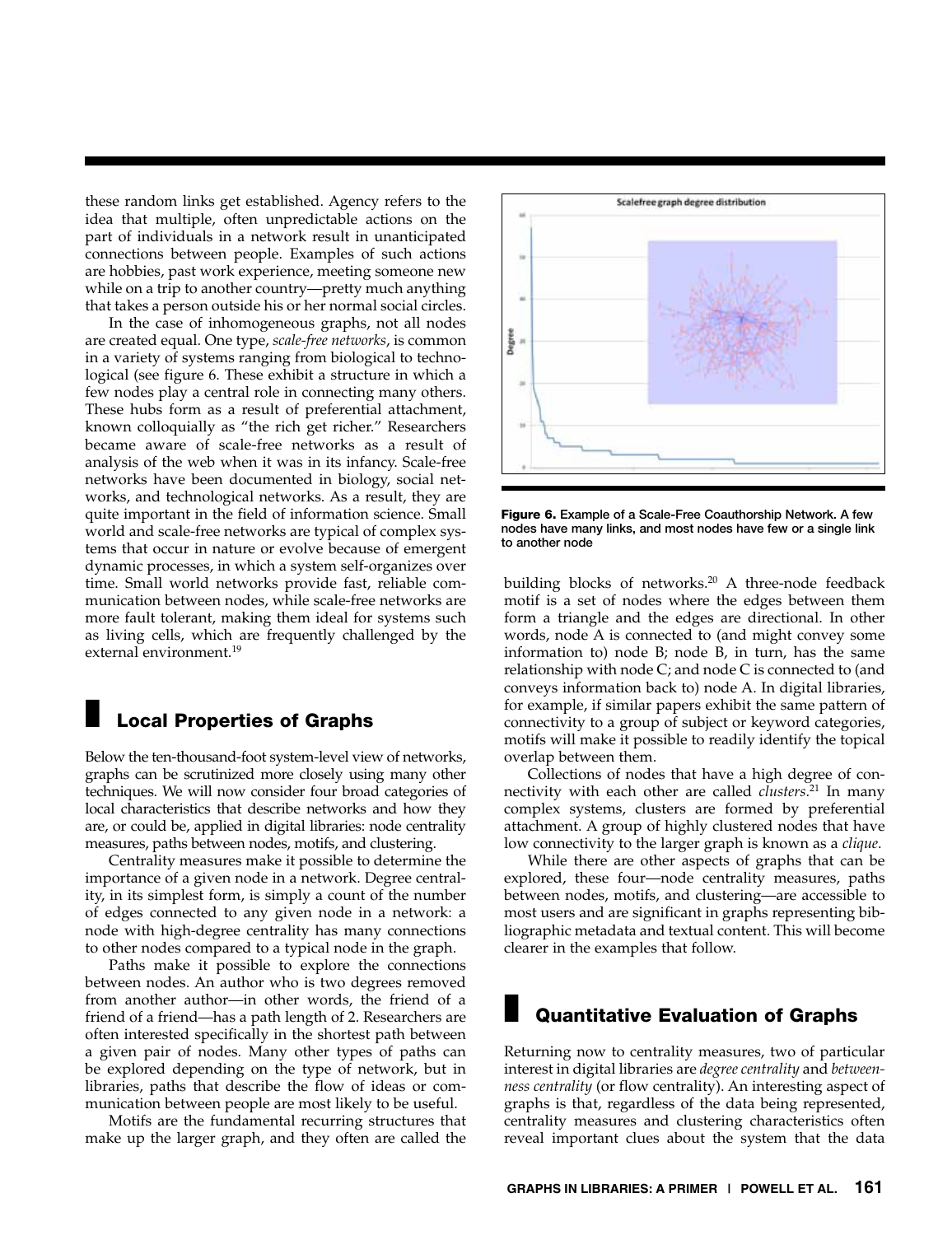describes, whether it's coauthorship relationships or protein interactions in the cell of a living organism. Often the clusters or nodes that exhibit a higher score in some centrality calculation are significant in some meaningful way compared to other nodes.

Recall that *degree centrality* refers to how many edges a given node has. Degree centrality can vary significantly in strength depending on the relationships that are represented in the graph. Consider a graph of citations between papers. While it may be obvious to humans that the mostly highly cited papers will have the highest-degree centrality, computers have no idea what this means. It is still up to humans to lend a degree of comprehensibility to the raw calculation: in other words, to understand that a paper with high-degree centrality is an important paper, at least among the papers the graph represents.

*Betweenness centrality* exposes how integral a given node is to a network. Basically, without getting into the mathematics, it measures how often a node falls on the shortest path between other nodes. Thus, nodes with high betweenness centrality do not necessarily have a lot of edges, but they bridge disparate clusters. In an informational network, the nodes with high betweenness centrality are crucial to information flow, social connections, or collaborations. Hubs are examples of nodes with high betweenness centrality. The removal of a hub causes large portions of a network to become detached. In figure 7, the node labeled "Folkner, W.M." exhibits high betweenness centrality, since it connects two clusters together.

A cluster coefficient expresses whether a given node in a network is a member of a tightly interlinked collection of nodes, or clique. The cluster coefficient of an entire graph reveals the overall tendency for clustering in a graph, with higher cluster coefficients typical of small world graphs. In other types of graphs, clusters sometimes manifest as *homophily*; that is, nodes of a given type are highly interconnected with one another and have few connections with nodes of other types. In social networks, this is sometimes referred to as the "birds of a feather" effect. In a more current reference, the effect was explored as a function of the likelihood that someone would "unfriend" an acquaintance on the social networking site Facebook.<sup>22</sup> In some networks (such as the Internet), clusters are connected by hubs, while in others, the hub is the primary connecting node of other nodes.

Paths refer to the edges that connect nodes. The simplest case of a path is an edge that connects two nodes directly. Path analysis addresses the set of edges that connect two nodes that are not, themselves, directly connected. The shortest path, as its name implies, refers to the route that uses the least number of edges to connect from node A to node B and measures the number of edges, not the linear distance. Walks and paths refer to a list of nodes between two nodes, with walks allowing repeat visits to nodes, and paths not allowing them. Cycles refer to a



Figure 7. Paths in a Coauthorship Network

path that connects a node through other nodes back to itself. Within graph visualization tools, the placement of nodes can vary from one layout to another. What matters is not the pictorial representation (though this can be useful), but the underlying relationships between nodes (the topology). Along with clustering, paths help differentiate motifs, which are considered to be building blocks of some types of complex networks.

Since bibliographic metadata represents communication in one form or another, it is often most common to apply social network theory to graphs. But it is also possible to apply various centrality measures to graphs that are not social and to use these to discover significant nodes within those graphs. In part 2 we consider various unipartite and bipartite graphs that might be especially useful for examining digital library metadata.

# Part 2. Graph Theory Applications in Digital Libraries

Library systems, by virtue of the content they contain, are complex systems. Fielded searches, faceted searches, and full-text searches all allow users to access aspects of the complex system. Fielded searches leverage the explicit structure that has been encoded into the metadata describing the resources that users are ultimately trying to find (articles, books, etc). Full-text searches enable users to explore in a more free-form manner, subject of course to the availability of searchable text. Often, full-text search means the user is searching titles, abstracts, and other content that summarizes a resource, rather than the actual full text of articles and books. Even if the user is searching the full content, there are relationships and aspects of the content that are not readily discernible through a full-text search. Furthermore, there is not one single, comprehensive digital library—many library systems live in the Deep Web, that is, they are databases that are not indexed by search engines like Google, and so users must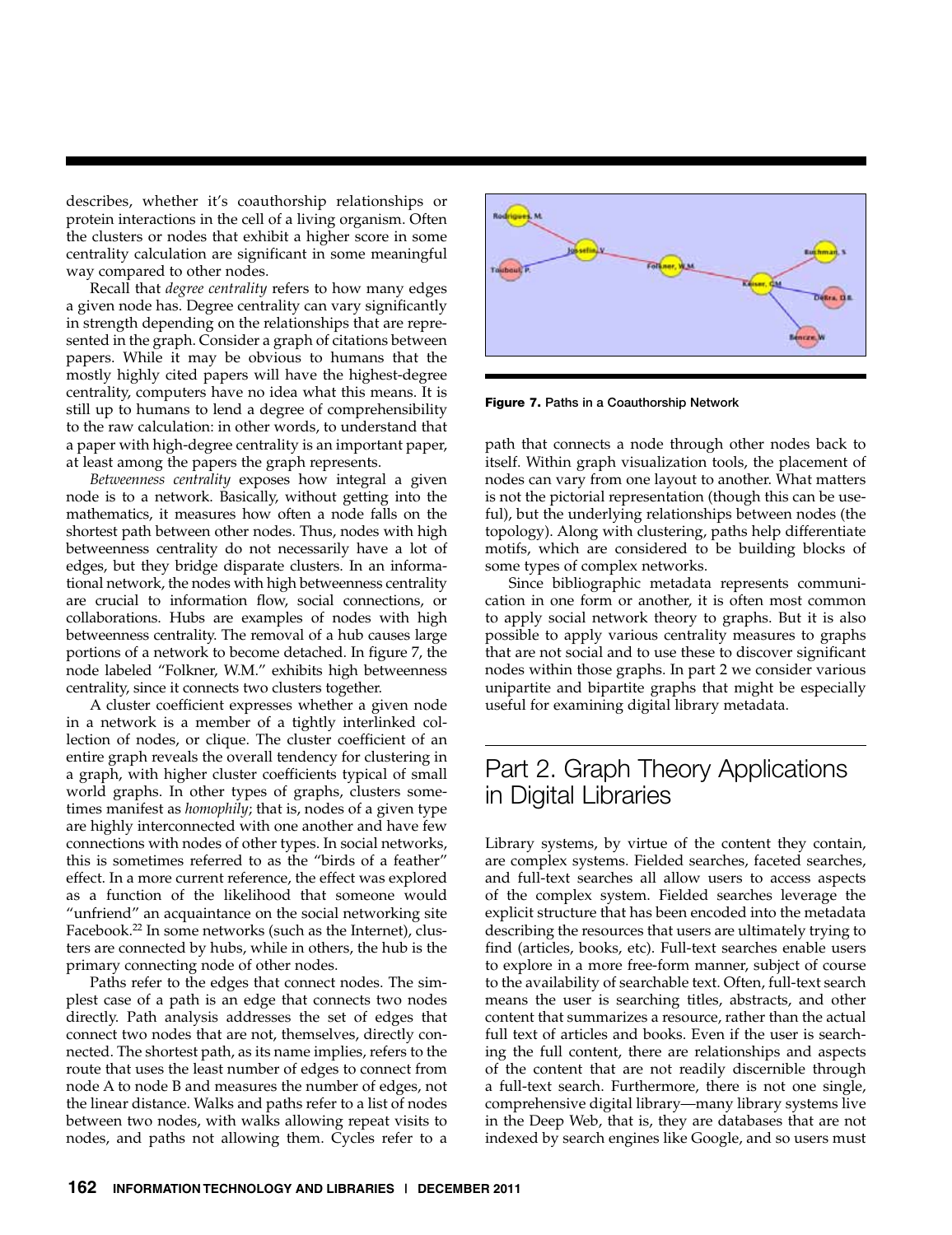search each individually. But if more of these systems adopted Semantic Web standards, they could be explored as graphs, and relationships between different databases would be easier to discern and represent to the user.

Many libraries have tried to emulate Google by incorporating federated search engines with a single search box as an interface. This copies the form of Google's search engine but not its underlying power. To do that, libraries must enhance full-text searches by drawing on relationships. A full-text search will (hopefully) find relevant papers on a given topic, but a researcher often wants to find the *best* papers on that topic. To meet that need, libraries must harness the information contained in relationships; otherwise each paper is stuck in a vacuum.

Cited references are one way to connect papers. For researchers and librarians alike,

this is a familiar metric for assessing a paper's relative importance. The Web of Science and Scopus are two databases that perform this function. Looked at another way, citation counts are nothing more than degree centrality applied to a simple graph in which papers are nodes and references are edges. Thus, in the framework of graph theory, citation analysis is just a small sliver of a world of possible relationships, many of which are unexplored.

The following examples outline use case scenarios in which graph techniques are or could be applied to library data, such as bibliographic metadata, to help users find relationships and conduct research.

### Informational Graphs Intrinsic to Digital Library Systems

There are multiple relationships represented within and between metadata contained in library systems that can be represented as graphs and explored using graph techniques. Some of these, such as citation networks, are among the most well-studied informational networks. Citation networks are valued because the data describing them is readily accessible and because scientists studying classes of networks have used them as surrogates for exploring scale-free networks. They are often evaluated as static networks (i.e., a snapshot in time) but some also have dynamic characteristics (e.g., they change and grow over time or they allow information-flow analysis). Techniques such as PageRank can be used to evaluate information when the importance of a linking resource is as important as the number of links to a resource. Multirelational networks can be developed to explore dynamic processes in research fields by using library data to provide the basic topological framework for some of the explorations.





#### **Coauthorship (Collaboration) Networks**

Coauthorship (collaboration) networks are typically small world networks in which cross- and interdisciplinary work provides the random links that connect various clusters (see figure 8). These graphs can be explored to determine which researchers are having the most influence in a given field; influence is a function of frequency of authorship. A prime example is the collaboration network graph for Paul Erdős, a highly productive mathematician. The popularity of his influence in academia has lead to the creation of the Erdős Number, which is "defined as indicating the topological distance in the graph depicting the co-authorship relations."23 Liu et al. proposed a node analysis measure that they called AuthorRank, which establishes weighted directed edges between authors. The author's AuthorRank value is a sum of the weighted edges connected to that author.<sup>24</sup> These networks also can be used to explore how an idea spreads and what opportunities may exist for future collaborations, as well as many other existing and potential relationships.

#### **Citation Graphs**

Citation graphs more strongly resemble scale-free networks, in which early papers in a given field tend to accumulate more links. Such hub papers can be cited hundreds or even thousands of times while most papers are cited far less often or not at all. Many researchers have explored citation graphs, though the person often credited with first noting the network characteristics of citation patterns was Dereck J. de Solla Price in 1965.25 More recently, Mark Newman introduced the concept of what he calls "first mover advantage" to describe the preferential attachment observed in citation networks.<sup>26</sup>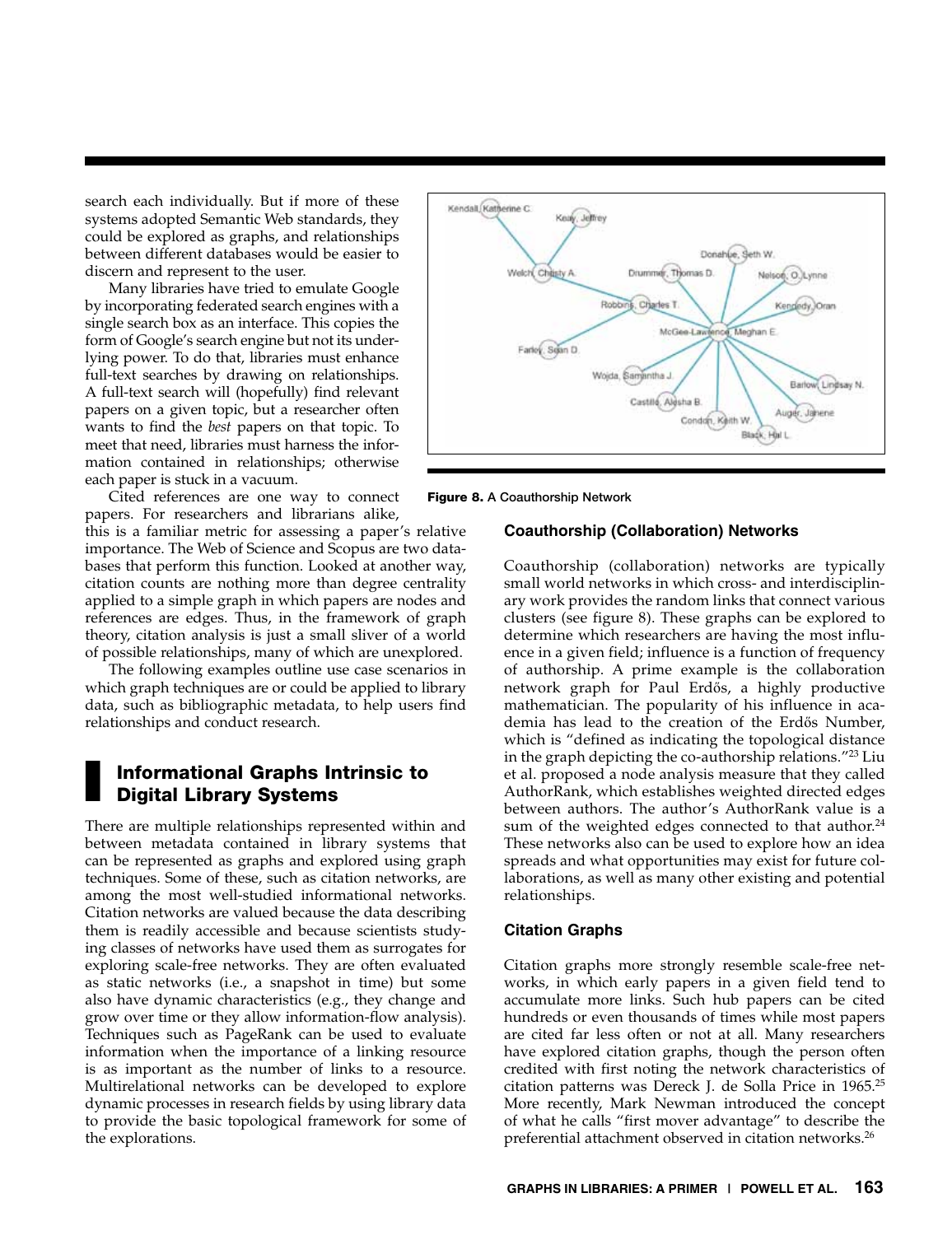#### **Subject–Author (Expertise) Graphs**

Graphs that connect authors by subject areas can vary because of the granularity of subject headings (see figure 9). High-level subject headings tend to function as hubs, but more useful relationships are revealed by specific subject headings and author-provided keywords. The map of science merges publications and citations with actual end user usage patterns captured in library systems and deals, in part, with categories of scientific research.<sup>27</sup> It clusters publications and visualizes them "as a journal network that outlines the relationships between various scientific domains." Implicit in this a model is the relationship of authors to subject areas.

#### **Institution–Topic and Nation–Topic (Expertise) Graphs**

From a commercial or geopolitical perspective, graphs that represent institutional or national expertise can reveal valuable information for scientists, elected officials, and investors, particularly in networks that represent the change

in a given organization or region's contributions to a field over time. Metadata for scientific papers typically includes enough information to generate nodes and edges describing this. The resulting graph can reveal unexpected details, such as national or institutional efforts to nurture expertise in a given field, and the results of those efforts. The visualization of this data may take the form of icons that vary in shape and size depending on various aspects of nodes in the institution-topic network. These visual representations can then be overlaid onto a map, with various visual aspects of the icons also affected by centrality measures applied to a given institution's contributions.<sup>28</sup>

### Graphs as Tools

Graph representations can be used as tools to explore a variety of complex systems. Even systems that do not initially appear to manifest networks of relationships can often be better understood when some aspect of the system is represented as a graph. This approach requires thinking about what aspects of information needs, discovery, or consumption might be represented or evaluated using networks. Two interesting examples from other fields will illustrate the point.

A 2009 paper in *Acta Astronautica* proposed that techniques to reduce the amount of space junk in orbit around the earth could be evaluated using graph theory techniques.29 The authors propose a dynamic multirelational



Figure 9. A Subject–Author Graph for Stephen Hawking

network with three types of nodes: one to represent individual pieces of debris, a second to represent collections of debris that are the original object that the debris is a fragment of, and a third to represent conjunction events (near misses) between objects.

Another example of graphs being used as tools is the case of developing vaccination strategies to curtail the spread of an infectious disease. $30$  In this case, networks have been used to determine that one of the best strategies for curtailing the transmission of a disease is to identify and vaccinate hubs, rather than to conduct mass vaccination campaigns.

In libraries, graphs as tools could be used to help researchers identify collaboration opportunities, to disambiguate author identities and aggregate related materials, to allow library staff to evaluate the academic contribution of a group of researchers (bibliometrics), and to explore geospatial and temporal aspects of information, including changes in research focus over time.

#### **Graphs for Author Name Disambiguation**

Author name disambiguation is a long-standing problem in libraries. Many resources have been devoted to manual and automatic name authority control, yet the problem remains unsolved. Projects such as OCLC VIAF and efforts to establish unique author identifiers will no doubt improve the situation, but many problems remain. $31$  Meanwhile, we have experimented with an approach to author name matching by generating multirelational graphs. Authors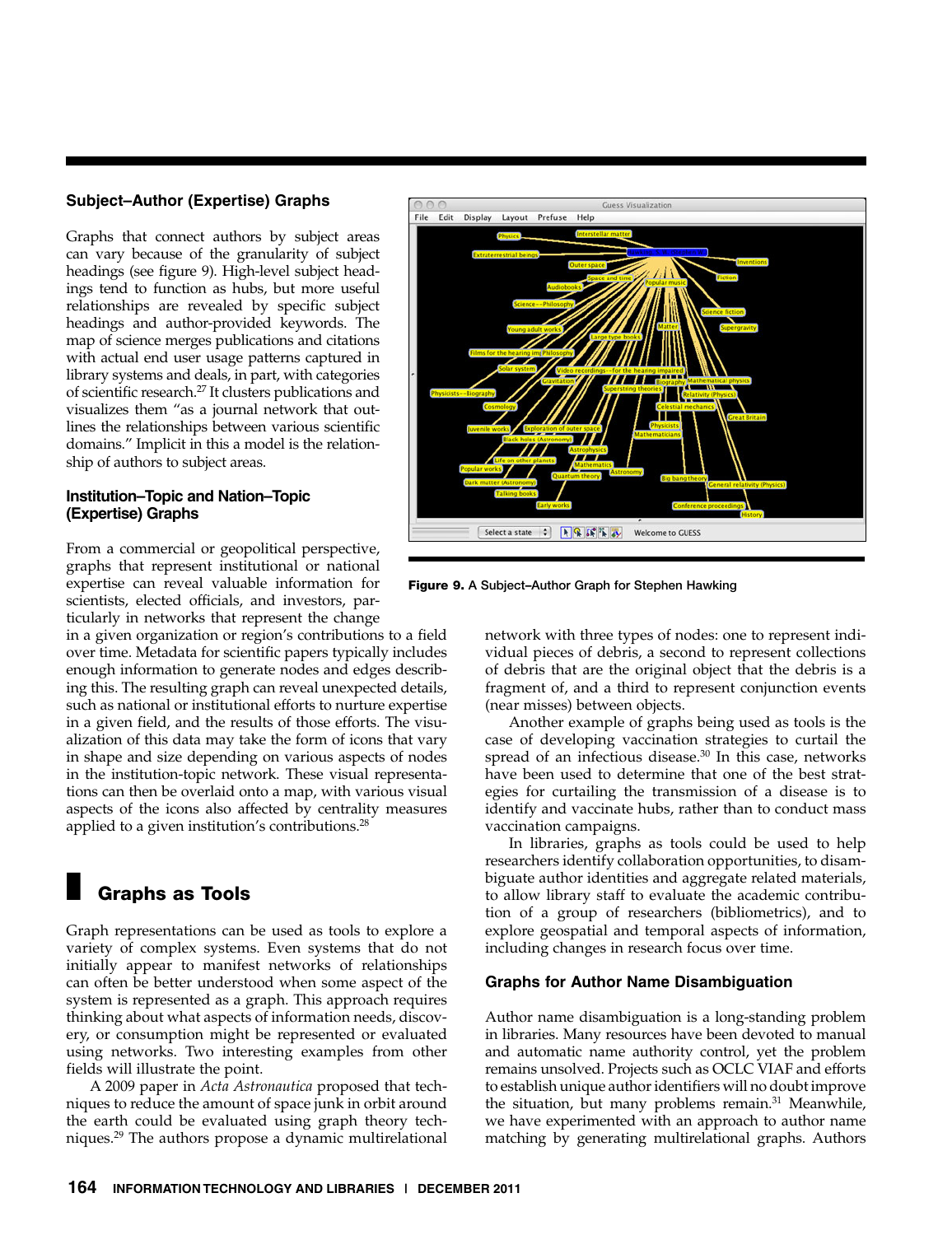

Figure 10. Two Authors with Similar Names Linked by Subject Nodes

are the primary nodes of interest, but relationships such as topic areas, titles, dates, and even soundex representations of names also are represented. As one would expect, phonetically similar names cluster around particular soundex representations. Shared coauthorship patterns and shared topic areas can reveal that two different names are for the same author as, for example, when a person's name changes after marriage (see figure 10).

#### **Graphs for Title or Citation Deduplication**

String edit distance involves counting the number of changes that would need to be made to one string to convert it to another, and it is one of the most common approaches to deduplicating titles, citations, and author names. Multirelational graphs, in which titles are linked to authors, publication dates, and subjects, result in subgraphs that appear virtually identical when two title variants are represented. Centrality measures can be applied to unipartite subgraphs of these networks to home in on areas where data duplication may exist.

#### **Temporal-Topic Graphs for Analyzing the Evolution of Knowledge Over Time**

A particularly active area of research in graph theory is the representation of dynamical systems as networks. A dynamical system is described as a complex system that changes over time.32 Computer scientists have developed various strategies and technologies to cope with computation over time because it is typically so important to understanding data. Allen's temporal intervals address machine reasoning over disparate means of recording the temporal aspects of events.33 Another temporal computing concept that has applicability to graphs is from the Memento project, which makes it possible for users to view prior versions of webpages.34 Entities in the Memento ontology can become predicates in triples, which in turn can become edges in graphs. Using graphs, time can be represented as a relationship between objects or as a distinct object within a graph. Nodes that connect through a temporal node may overlap, coincide, or co-occur. Nodes that cluster around time represent something important about the objects.

#### **Genomic-Document and Protein-Document Networks**

Many people hoped that mapping the human genome would result in countless medical advances, but the process whereby genes manifest themselves in living organisms turned out to

be much more complex—there wasn't just a simple mapping between genes and organism traits, there were other processes controlled by genes representing additional layers of complexity scientists had not anticipated. Today biologists apply network science to these processes to reveal the missing pieces of this puzzle.35 Just as the process itself is complex, the information needs of these researchers benefit from a more sophisticated approach. Biologists often need to find papers that reference a given gene or protein sequence. And so, representing these relationships (e.g., article–gene) as graphs has the added benefit of making the digital library research data compatible with the methods that biologists already use to document what they know about these processes. Although this is a specialized type of graph, a similar approach might be valuable to researchers in a number of scientific disciplines, including materials science, astrophysics, and environmental sciences.

#### **Graphs of Omission**

One of the less obvious capabilities of network science is to make predictions about complex systems by looking for missing nodes in graphs.<sup>36</sup> This has many applications: for example, identifying a hub in the metabolic processes of bacteria can yield new targets for antibiotics, but it is vital to know that interrupting the enzyme that serves as that hub will effectively kill the organism. Making predictions about the evolution of research by identifying areas for cross-disciplinary collaboration or areas where little work has been done—enabling a researcher to leverage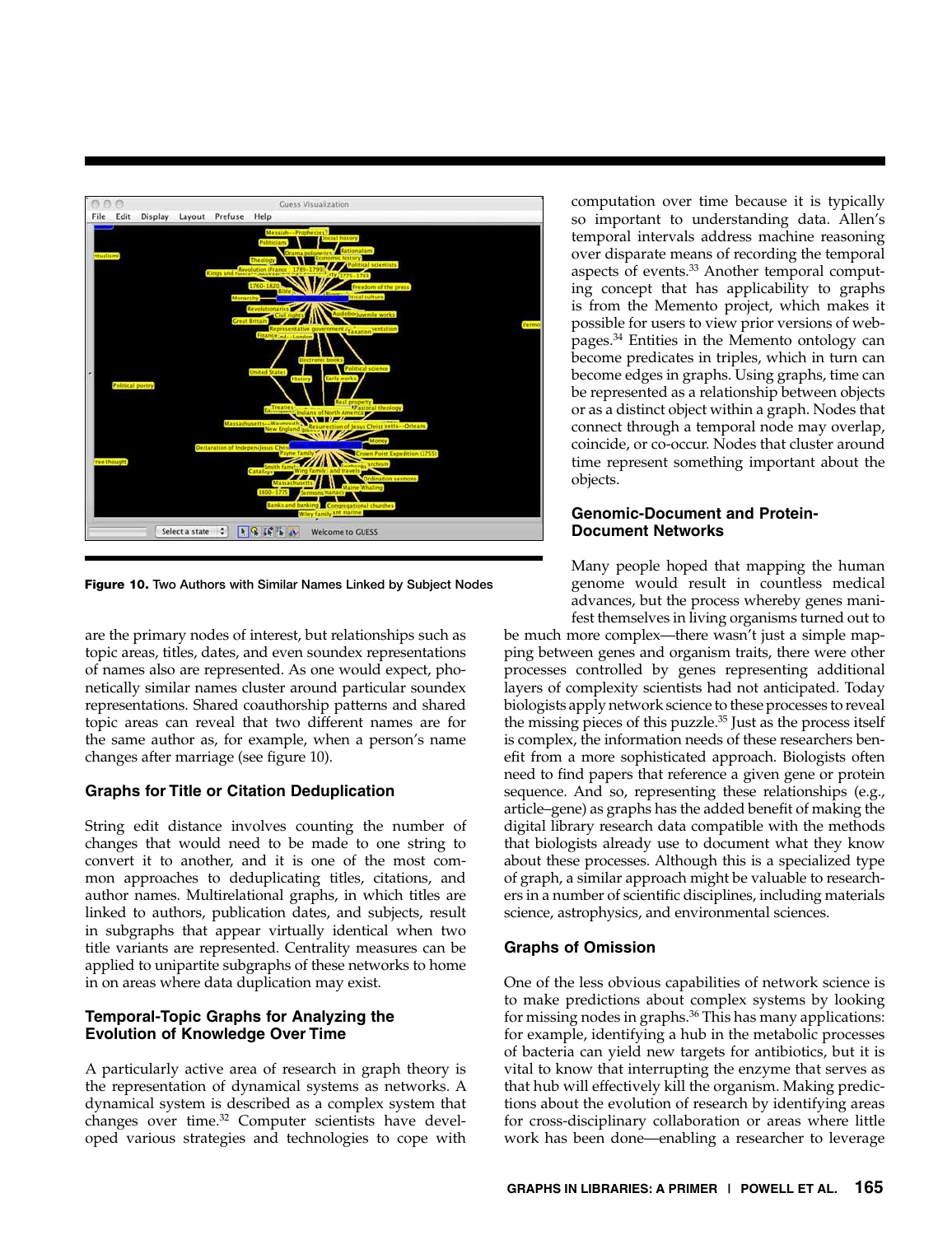the first-mover advantage and thus advance his or her career—is a valuable service that libraries are well positioned to provide (see figure 11).

Machine-supplied suggestions offer another type of prediction. For example, providing the prompt "Did you mean John Smith and climate change?" can leverage real or predicted relationships between author and subject (see figure 12). Graphs, in turn, can be used to create tools that will simplify an author–subject search.

#### **Viral Concept Detection**

Phase transition typically refers to a process in thermodynamics that describes the point at which a material changes from one state of matter to another (e.g., liquid to solid). Phase transition also applies to the dispersal of a new idea. Interestingly enough, graphs representing matter at the point of phase transition, and graphs representing the spread of a fad in a social network, exhibit the same recognizable pattern of change: suddenly there are links

between many more nodes, there's a dramatic increase in clustering, and something called a *giant component* emerges.37 In a giant component, all of the nodes in that portion of the graph are interlinked, resulting in a complete graph like figure 5. This is not so different from what one observes when something "goes viral" on the Internet. In a library, a dynamic graph showing the usage of new keywords for emerging subject areas would likely reflect a similar pattern.

### **Linked Data Graph Examples**

Cross-collection graphs, or graphs that link data under your control to data published online, can be constructed by building links into the Web of Linked Data.<sup>38</sup> Linked data refers to semantic graphs of statements that various organizations publish on the web. For example, Geonames.org publishes millions of statements about geographic locations on the Linked Data Web.<sup>39</sup> As these graphs grow and evolve, opportunities emerge for using this data in combination with your own data in various ways. For example, it would be quite interesting to develop a network representation of library subject headings and their relationships to concepts in the encyclopedic linked data collection known as DBpedia.<sup>40</sup> The resulting graph could be used in a variety of ways: for example, to evaluate the consistency of statements made about concepts, to establish semantic links between user-provided tags and concepts, $41$  or to function as the



Figure 11. Identifying Areas for Collaboration: A co-author graph with many simple motifs and few clusters might indicate a field ripe for collaboration

basis for an on-the-fly search expansion tool. A querysuggestion tool might look at user-entered terms and determine that some are hubs, then suggest related terms from nodes that connect to those hub nodes. Remember, graphs need not be visible to be useful!

#### **Global Subject Resolution using Dbpedia**

Although Dbpedia appears to lag behind Wikipedia in terms of completeness and scrutiny by domain experts, it offers one mechanism for unifying user-provided tags, author keywords, and library-assigned subject headings with a graph of known facts about a topic. Links into and out of Dbpedia's graphs on a given topic would enable serendipitous knowledge discovery through browsing these semantic graphs.

#### **VIAF Linked Author Data**

OCLC's effort to convert tens of millions of identity records into graphs describing various attributes of authors promises to enhance exploration of digital library content on the author dimension.<sup>42</sup> These authority records contain a wealth of information, linking name variations, basic genealogical data such as birth and death dates, associations with institutions, subject areas, and titles published by authors. Although some rough edges need to be smoothed (one of the authors of this paper discovered that his own authorship data was linked with another author of the same name), iterative refinement of this data as it is actually used may enable crowd-sourced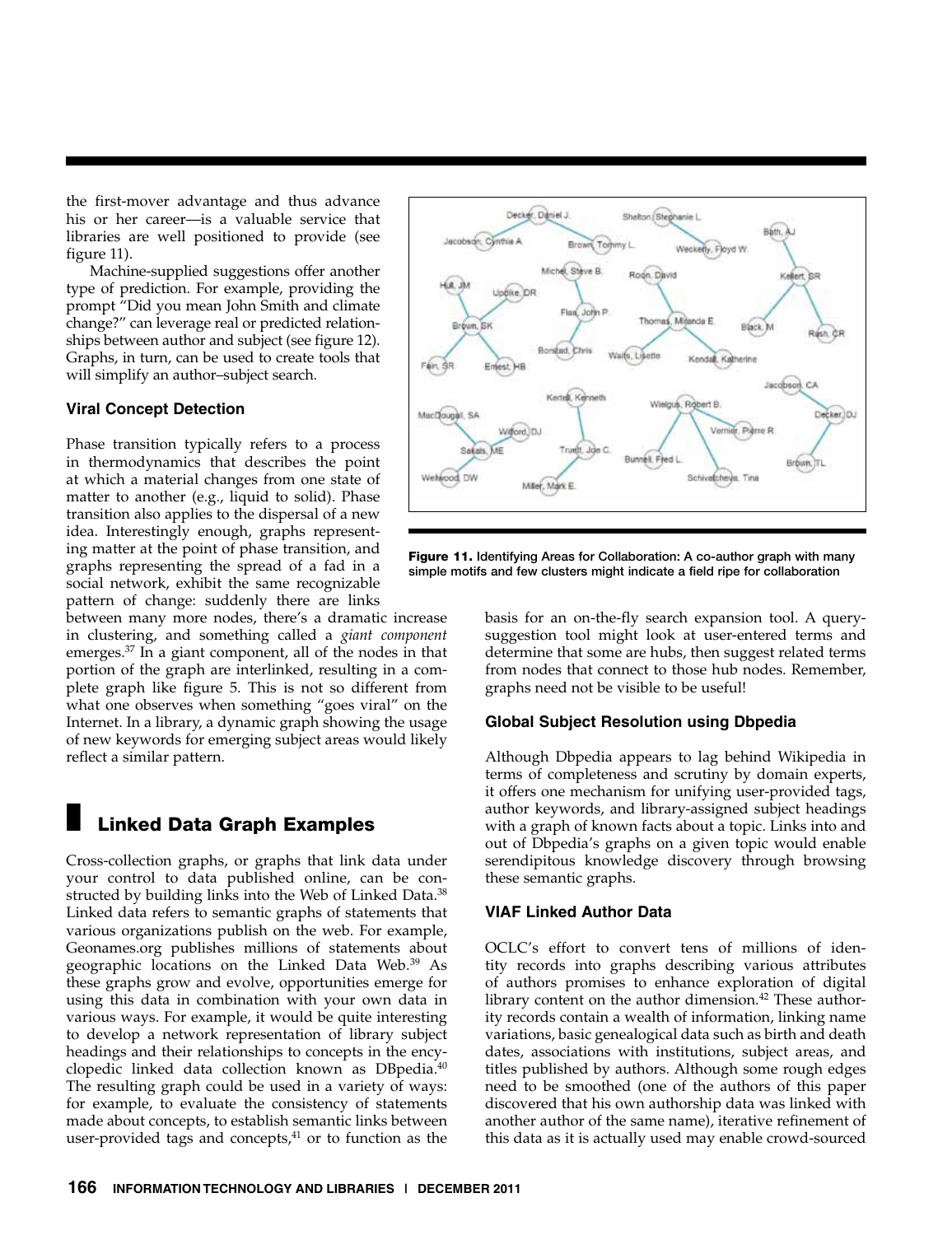

Figure 12. Find Similar Articles: A search for HV Reynolds might prompt a suggestion for SD Miller, who has a similar authorship pattern

quality control that will more rapidly identify and resolve these problems.

#### **Linked Geographic Data Using Geonames**

It is ironic that the use of networks to describe geographic aspects of the world is in its infancy, considering that many consider Leonhard Euler's attempt to find a mathematical solution to the Seven Bridges of Königsberg problem in 1735 to be the birth of the field. $43$  As some authors have pointed out, geometric evaluation of geographic relationships is actually a poor way to explore geographic relationships.44 Graphs can be used to express arbitrary relationships between geographically separated objects, and it is perhaps no accident that our road and railway systems are in fact among the most familiar graphs that people encounter in the real word. A subway map is a graph where subway stations are nodes linked by railway. Graphs can represent the relationships between topological features, the visibility of buildings in a city to one another, or the land, sea, and air transportation that links one country to another. Geonames supplies a rich collection of geographic information that includes descriptions of geopolitical entities (cities, states, countries), geophysical features, and various names that have been ascribed to these objects. The geographic relationships in intellectual

content could be represented and explored as a graph, and some research has already shown that geographic networks—especially those representing human-constructed entities such as cities and transportation networks—exhibit small world characteristics.<sup>45</sup>

Another way graphs can express geographic relationships in useful ways would be in representing the concept of nearness. Waldo Tobler's first law of geography states that "everything is related to everything else, but near things are more related than distant things."46 In practice, human beings define nearness in different ways, so a graph representing a shared concept of nearness would be very valuable, particularly in exploring works associated with biological, ecological, geological, or evolutionary sciences. Graph representations of nearness could be developed by librarians working with scientists and could be the geographic equivalent to subject guides and finding aids. They also might be useful across disciplines and would enable machine inferencing across data that include geographic relationships.

#### **Still Other Kinds of Graphs**

What might a digital library tool based on graph theory look like? What could it do? It wouldn't necessarily depict visualizations of graphs (though in some cases visual graphs are the most efficient way to impart concepts). After all, citation databases utilize graph theory, but the user only sees a number (cite count) and lists of articles (citing or cited). In many cases, then, the tool would perform graph evaluation techniques behind the scenes, translating these metrics into simple descriptive queries for the user. For example, a user interested in the most influential papers in his field would enter his subject, and then on the backend, the tool would apply Eigenvector centrality to that subject's citation graph. If the same user finds an especially relevant article, clicking a "find similar articles" button will produce a list of papers in that graph with the shortest path length to the paper in question.

Researchers also could use this tool to evaluate authors and institutions in various ways:

- *Is my output diverse or specialized compared to my colleagues?* The tool assigns a score for each author based on degree centrality in a subject-author graph.
- *I want to find potential collaborators*. The tool returns authors connected to researcher by the shortest path length in a coauthorship graph.
- *I want to collaborate with colleagues from other departments at my institution.* High betweenness centrality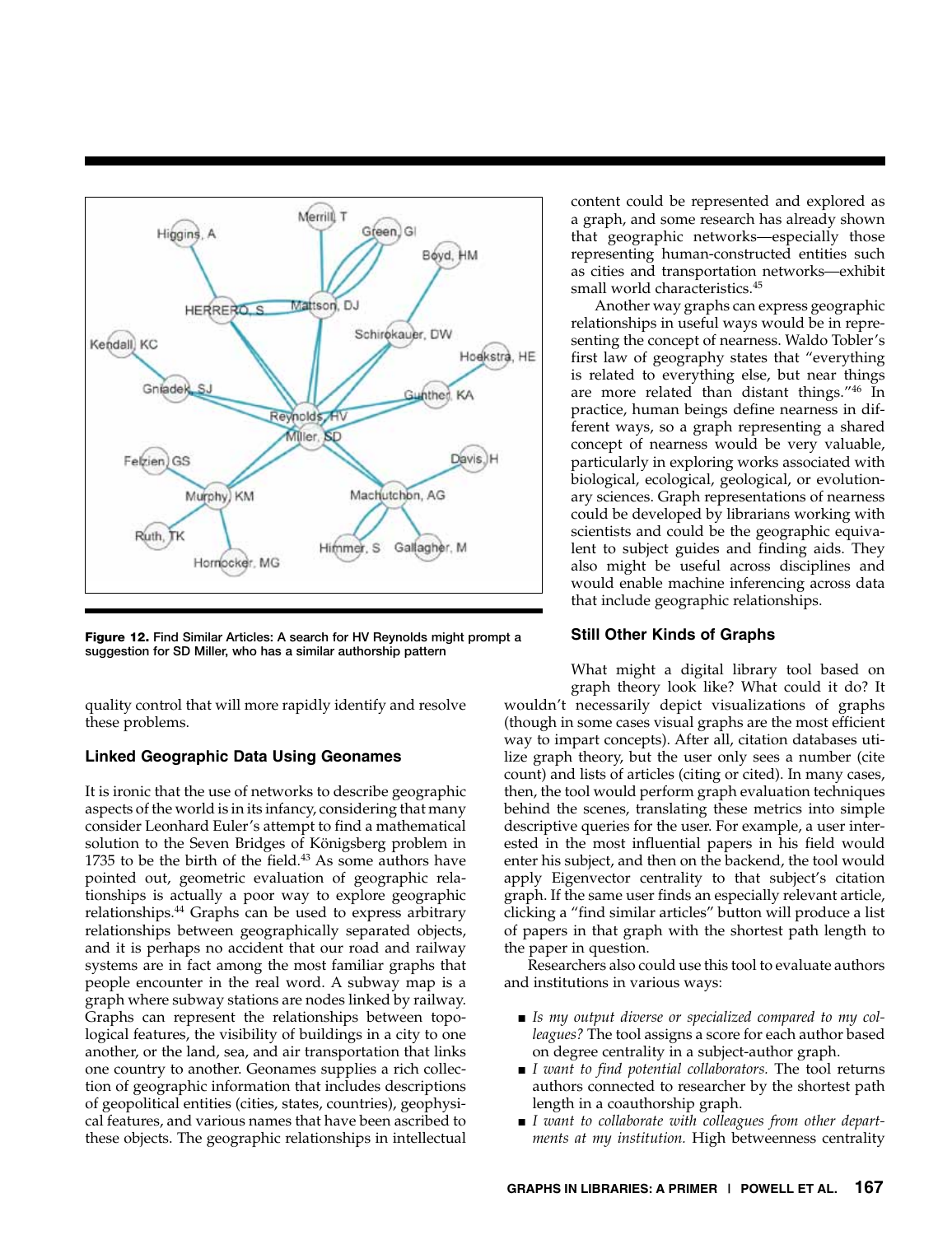in a subject–author graph for that institution may locate potential "bridge" subjects to collaborate in.

■ *I'm leaving my current job.* What other institutions are *doing similar work?* In an institution–subject graph, the shorter the path length between two institutions, the more comparable they may be.

Graphs also enable libraries to reach outside their own data to build connections with other data sets. Heterogeneity, which makes relational database representations of arbitrary relationships difficult or impossible, becomes a trivial matter of adding additional nodes and edges to bridge collections. The Linked Data Web defines simple requirements for establishing just such representations, and libraries are wellpositioned to build these bridges.

### **Conclusion**

For many centuries, libraries have served as repositories for the accumulated knowledge and creative products of civilization, and they contain mankind's best efforts at comprehending complexity. This knowledge includes scientific works that strive to understand various aspects of the physical world, many of which are complex and require the efforts of numerous researchers over time. Since the advent of the Dewey Decimal System, librarians have worked on many fronts to make this knowledge discoverable and to assist in its evaluation. Qualitative evaluation increasingly requires understanding a resource in a larger context. We suggest that this context is itself a complex system, which would benefit from the modeling and quantitative evaluation techniques that network science has to offer. We believe librarians are well positioned to leverage network science to explore and comprehend emergent properties of complex information environments. As motivation for this pursuit, we offer in closing this prescient quote from Carl Woese, which though focused on the discipline of biology, is equally applicable to the myriad complexities of modern life: "A society that permits biology to become an engineering discipline, that allows that science to slip into the role of changing the living world without trying to understand it, is a danger to itself."<sup>47</sup>

#### References

**1.** Melanie Mitchell, *Complexity: A Guided Tour* (Oxford, England; New York: Oxford Univ. Pr., 2009).

**2.** Carl Woese, "A New Biology for a New Century," *Microbiology and Molecular Biology Reviews* (June 2004): 173–86, DOI: 10.1128/MMBR. 68.2.173–186.2004.

**3.** National Research Council (U.S.), *Network Science* (Washington, D.C.: National Academies Pr., 2005).

**4.** Tim Berners-Lee, "Giant Global Graph," online posting,

Nov. 21, 2007, timbl's blog, http://dig.csail.mit.edu/bread crumbs/node/215.

**5.** Lawrence Page et al., *The PageRank Citation Ranking: Bringing Order to the Web (1999),* http://citeseerx.ist.psu.edu/ viewdoc/summary?doi=10.1.1.31.1768.

**6.** Duncan S. Callaway et al., "Network Robustness and Fragility: Percolation on Random Graphs," *Physical Review Letters* 85, no. 25 (2000): 5468–71.

**7.** Adreas Wagner and David A. Fell, "The Small World Inside Large Metabolic Networks," *Proceedings of the Royal Society B: Biological Sciences* 268, no. 1478 (2001): 1803–10.

**8.** Gil Benko, Christopher Flamm, and Peter F. Stadler, "A Graph-Based Toy Model of Chemistry," *Journal of Chemical Information and Modeling* 43, no. 4 (2003): 1085–93.

**9.** Tad Hogg, Bernardo A. Huberman, and Colin P. Williams, "Phase Transition and the Search Problem," *Artificial Intelligence* 81 (1996): 1–15.

**10.** Vladimir Boginski, Sergiy Butenko, and Panos M. Pardalos, "Mining Market Data: A Network Approach," *Computers & Operations Research* 33, no. 11 (2006): 3171–84.

**11.** Zoltán Dezső and Albert-László Barabási, "Halting Viruses in Scale-Free Networks," *Physical Review E* 65, no. 5 (2002), DOI: 10.1103/PhysRevE.65.055103.

**12.** Hans Noel and Brendan Nyhan, "The 'Unfriending' Problem: The Consequences of Homophily in Friendship Retention for Causal Estimates of Social Influence," Sept. 2010, http://arxiv.org/abs/1009.3243.

**13.** Johan Bollen et al., "Toward Alternative Metrics of Journal Impact: A Comparison of Download and Citation Data," *Information Processing & Management* 41, no. 6 (2005): 1419–40; Xiaoming Liu et al., "Co-authorship Networks in the Digital Library Research Community," *Information Processing & Management* 41, no. 6 (2005): 1462–80.

**14.** Johan Bollen et al., "Clickstream Data Yields High-Resolution Maps of Science," ed. Alan Ruttenberg, *PLoS ONE* 4, no. 3 (3, 2009): e4803.

**15.** Eric Kolaczyk, *Statistical Analysis of Network Data* (New York; London: Springer, 2009).

**16.** Alejandro Cornejo and Nancy Lynch, "Reliably Detecting Connectivity using Local Graph Traits," *CSAIL Technical Reports* MIT-CSAIL-TR-2010–043, 2010, http://hdl.handle .net/1721.1/58484 (accessed Feb. 17, 2011).

**17.** Réka Albert, Hawoong Jeong, and Albert-László Barabási, "Error and Attack Tolerance of Complex Networks," *Nature* 406, no. 6794 (2000): 378–82.

**18.** M. E. J. Newman, "Scientific Collaboration Networks. II. Shortest Paths, Weighted Networks, and Centrality," *Physical Review E* 64, no. 1 (2001), DOI: 10.1103/PhysRevE.64.016132.

**19.** Albert, Jeong, and Barabási, "Error and Attack Tolerance." **20.** R. Milo, "Network Motifs: Simple Building Blocks of

Complex Networks," *Science* 298, no. 5594 (2002): 824–27. **21.** Lawrence J. Hubert, "Some Applications of Graph Theory

to Clustering," *Psychometrika* 39, no. 3 (1974): 283–309.

**22.** Noel and Nyhan, "The 'Unfriending' Problem."

**23.** Alexandru Balaban and Douglas Klein, "Co-authorship, Rational Erdős Numbers, and Resistance Distances in Graphs," *Scientometrics* 55, no. 1 (2002): 59–70.

**24.** Liu et al., "Co-authorship networks in the digital library research community."

**25.** Derek J. de Solla Price, "Networks of Scientific Papers,"